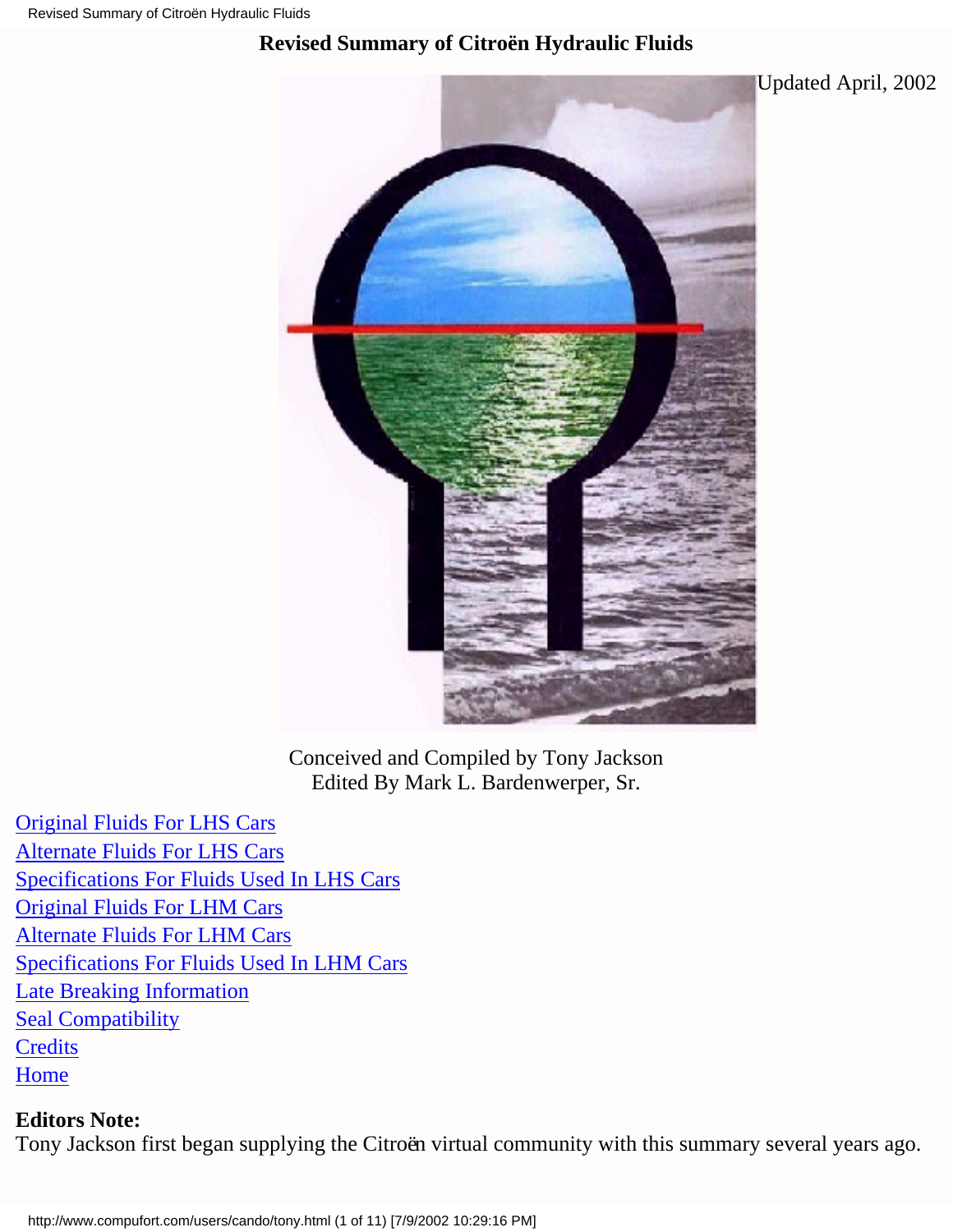Up to this time, however, it has only been available in text form. I have chosen HTML as the ideal universal format for widespread assimilation and easy modification of this information. With the Internet as a conduit, it has become easier to track the many experiences of owners of these unusual and fascinating cars. Citroën lovers are a resourceful lot, given the complexity of their cars and the diversity of their geographic locations. Unlike many popular collectable cars, older hydropneumatic Citroëns were scattered thinly into the remotest corners of every continent. Even in places where they were once frequently sighted, they now are getting more and more difficult to find.

Keeping old cars in running condition is challenge enough, but these Citroëns offer the extra complication of hydropneumatic systems. This radical approach to vehicle design is just one of the innovations that make these cars endearing and a fascination to those who prize them.

Given the increasing difficulty in finding the original specification hydraulic fluids, owners have often relied on ingenuity to devise alternate sources. The Fluid Summary is an attempt to provide an easy to modify source of information on these ongoing trials.

It must be stressed that the authors do not in any way wish to take responsibility for consequences arising from the use of any of this information. Readers are hereby informed that all of this work is fully experimental in nature, and any actions taken by the readers will be construed as being taken on their own volition. In other words **USE THIS INFORMATION AT YOUR OWN RISK.**

**We also wish to invite the Citroën community to feel free to offer us information on your efforts. This document is by no means complete or final. As you can see by the following chapters, charts and articles, there are many gaps in our knowledge. Please send your contributions to the authors.**

<span id="page-1-0"></span>**Original Fluids For LHS Car[s Top](#page-0-0)**

**Early production cars used red colored LHS fluid. Their main hydraulic components were painted black. This fluid proved to be problematic because it was hygroscopic and anything less than frequent fluid changes resulted in corrosion and damage to the system, particularly in humid climates. LHS was apparently manufactured only by Eugene Kuhlmann in France and Deutsche Pentosin Werke in Germany. All other suppliers bought from one or other of these and then packaged it under their own labels: Castrol, Lockheed, Total, BP, Shell, Esso and Bendix. LHS originally was castor-based. In 1963, synthetic-based LHS2 supplanted the old formula. Some problems subsided, but hygroscopy was still an issue.**

**Everywhere except in the US production changed in 1966 to use a green-dyed mineral fluid, LHM, which did not take up water, and which has proven highly successful ever since. LHM was not compatible with the seals used in cars built previously, so the hydraulic component color was changed to green as a warning. Cars sold in the US changed to LHM during 1968 due to delays in governmental certification.**

**LHM was introduced at the following serial numbers for all except US export models:**

| $DS19A-H$ | 4 3 1 6<br>000 |
|-----------|----------------|
| $DS19A-M$ | 4 4 4 2<br>000 |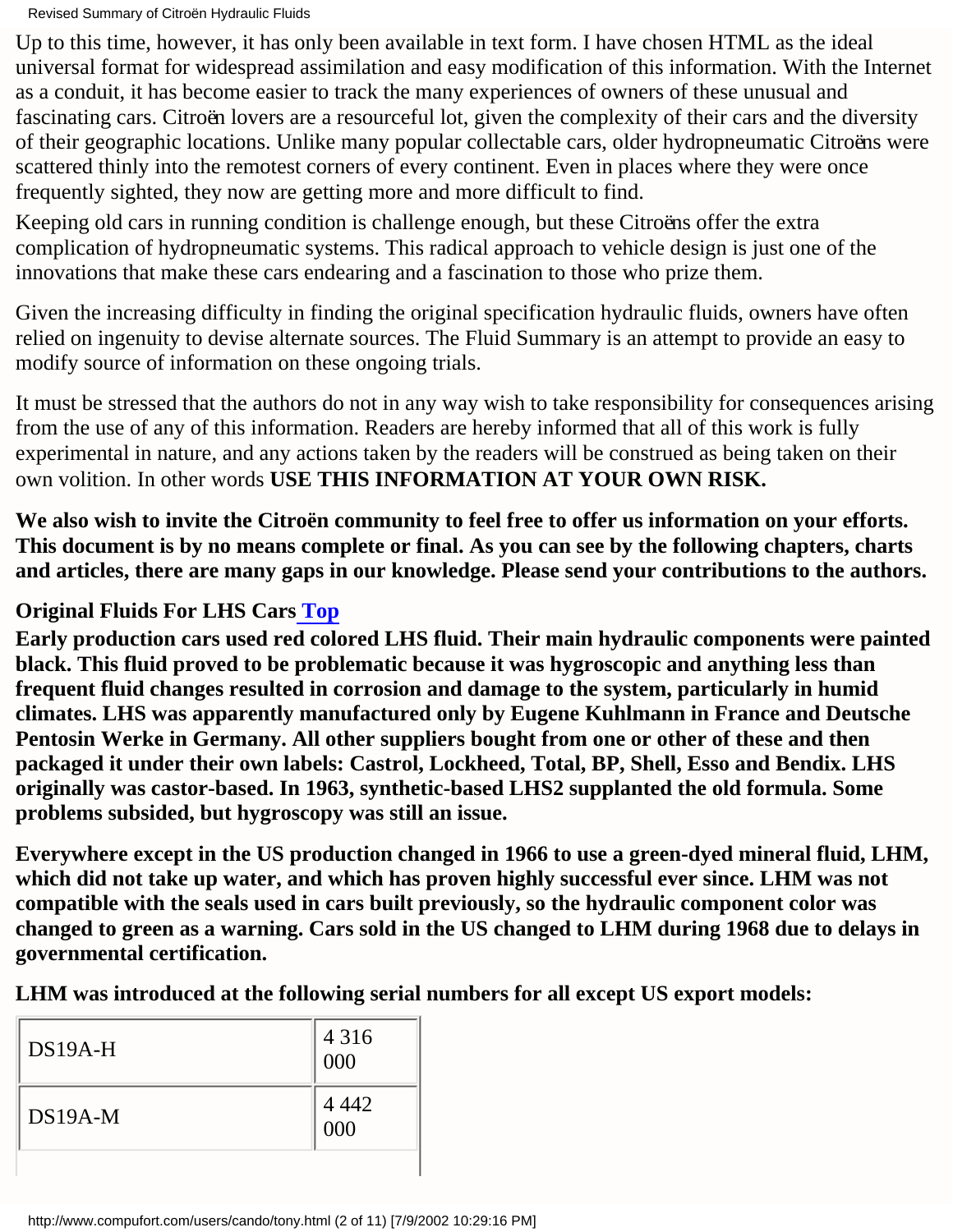| $DS21-H$                         | 4 3 7 6<br>200 |
|----------------------------------|----------------|
| $DS21-M$                         | 4 4 7 3<br>100 |
| Cabriolet DS21-H                 | 4 3 7 6<br>050 |
| Cabriolet DS21-M                 | 4473<br>020    |
| <b>Cabriolet Chapron DS21-H</b>  | 4 3 7 6<br>000 |
| Cabriolet Chapron DS21-M         | 4473<br>000    |
| ID19B                            | 3710<br>001    |
| <b>Familiale ID19FA</b>          | 3535<br>000    |
| Break, Ambulance, etc.<br>ID19FA | 3536<br>000    |
| Familiale ID21F                  | 3 5 5 4<br>000 |
| Break, Ambulance, etc 21F        | 3 5 5 4<br>500 |

# **LHM for US export models was introduced at the following serial numbers:**

| $DS19A-H$                       | 4 3 3 0<br>000 |
|---------------------------------|----------------|
| $DS20-H$                        | 4 3 3 2<br>001 |
| $DS20-M$                        | 4 4 5 1<br>001 |
| DS21-H (including<br>cabriolet) | 4 621<br>000   |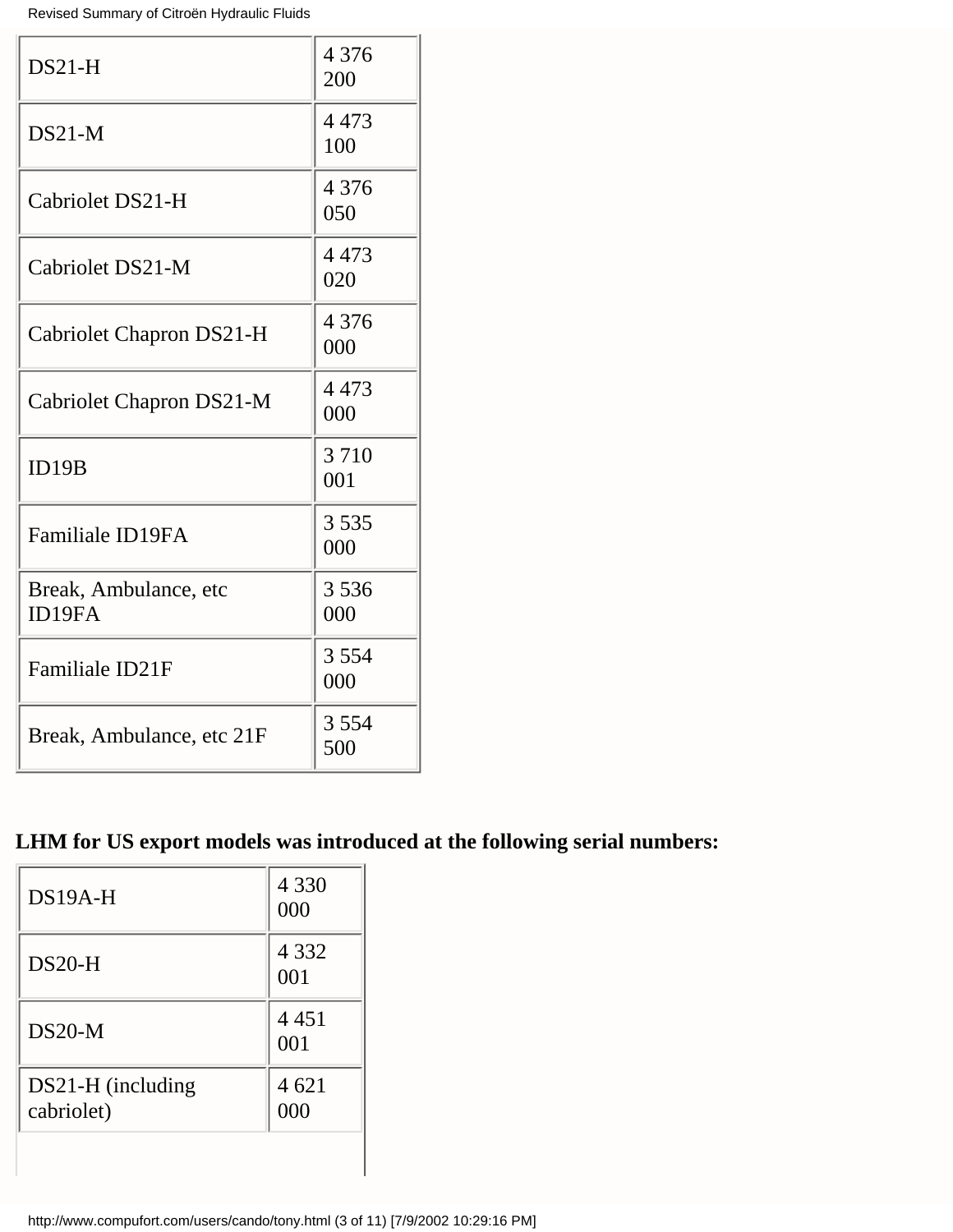| DS21-M (including.<br>cabriolet) | 4 4 9 0<br>001 |
|----------------------------------|----------------|
| ID19B                            | 3794<br>600    |
| ID20                             | 3820<br>001    |
| <b>Break ID19FA-M</b>            | 3 5 4 6<br>800 |
| <b>Break ID19FHA</b>             | 3 9 8 0<br>380 |
| <b>Break ID20F</b>               | 3 9 8 0<br>501 |
| <b>Break ID20FH</b>              | 3985<br>001    |
| <b>Break ID21F</b>               | 3 5 6 1<br>600 |
| <b>Break ID21FH</b>              | 3 5 7 5<br>350 |

#### <span id="page-3-0"></span>**Alternate Fluids For LHS Cars [Top](#page-0-0)**

**Lockheed 70R1 grade fluid was initially specified by the factory for cars sold in the US. By 1966 the factory approved any fluid to SAE 70R3, including Mobil Super HD, Delco Super 11, Lockheed Wagner 21B, Mopar Hi Temp. Specification SAE 70R3 was later replaced with DOT 3.**

**Standard glycol-based DOT 3, DOT 4 or DOT 5.1 brake fluid works but allegedly causes problems. It is very much less viscous, especially at high temperatures, and has much poorer lubricant properties than LHS. Rolls Royce used DOT 3 in bottles labeled RR 363 for their application of Citroën patents, but theirs was a much more restricted use of hydraulics.**

**The main difference between DOT 3 and DOT 4 ratings has to with the dry and wet boiling temperatures of the fluids. The designation "heavy duty" that one sees attached to these ratings means that the fluid in question has a higher rating for the wet/dry boiling point that the specification for that category but not high enough to elevate it to the next category.**

**Some believe that silicone-based DOT 5 fluid would be an improvement as it does not take up water, but I think it would be prudent to replace all seals before doing so. In the light of experience in cars with non-powered hydraulic brakes and clutches, where seals have already deteriorated (probably due to moisture in the glycol fluid), they quickly fail when the change is made to silicone. DOT 5 Silicone fluid has a tendency to foaming. Dale Ice recommends the use of an anti-foaming**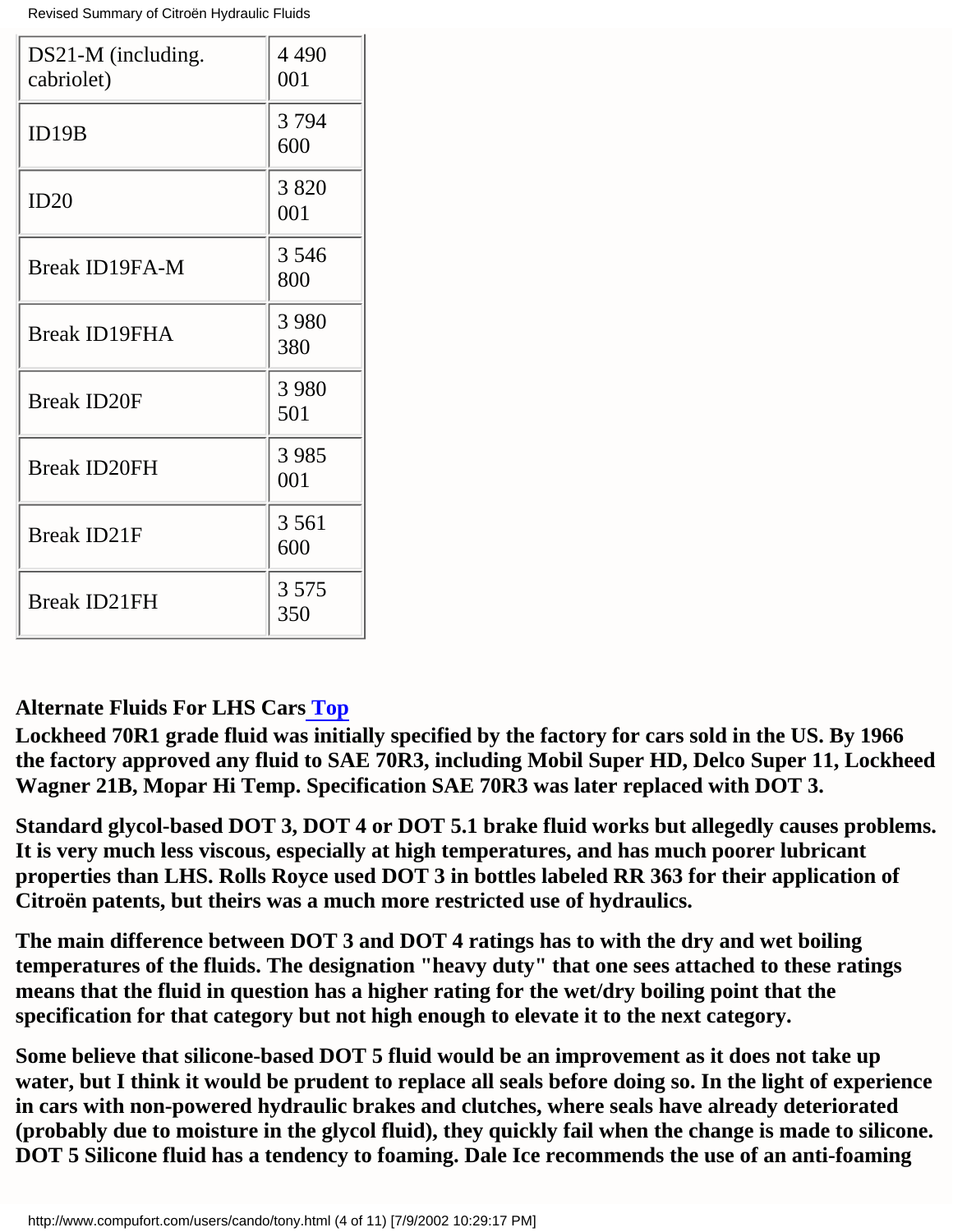**agent made by Dow Chemical Co. (phone 1-800-FOAMFREE).**

**It should be further noted that DOT 5 does not absorb moisture, it displaces it. So water entering the system will settle in low places or accumulate in points of low flow. And because of a problem with trapped air bubbles, bleeding the system is more difficult. The air bubbles will cause altered braking action because a tendency toward spongy feel. Further, DOT 5 does not attack paint as glycol based fluid can, but it leaves a residual behind that can cause problems with subsequent paint application.**

**Several owners have run cars satisfactorily on silicone for years. Some use a filter between the pump and tank to collect sloughed off material before it blocks anything. They report problems caused by its very highly insulating nature. Weeping around the brake mushroom can cause trouble with the brake switch. Steps must be taken to isolate this part. Also, trouble with contamination of ignition points has been reported. Many owners convert their systems to electronic, thereby eliminating the points.**

**DOT 5.1 is a new category for glycol/glycol ester based fluids that essentially match the Silicon fluids for dry boiling point. They should not be confused or mixed as they are incompatible.**

**Other owners have suggested that the addition of castor oil to the glycol-based fluids improves lubrication and ride without causing harm. This theory is supported by the discovery that the original specification LHS was castor oil based. At one time, Citroën was recommending the use of castor oil as an additive, but troubles cropped up in very cold climates as the castor oil thickened. Castrol R racing oil (used by some racing motorcycles) is one source. Model aircraft suppliers are another. In addition to its effect on lubricity the castor oil raises the viscosity to around 35 mPa.sec at 75 deg. Fahrenheit, the same as LHS (plain Glycol brake fluid of DOT 3 or 4 has a viscosity at this temperature of 23.1 mPa.sec). This mixture has been used for some time without problems, except in cold climates. If the car is to be used while ambient temperatures are below the freezing point, the castor oil fluid should be drained and replaced with DOT 4 brake fluid. For more information of this experiment, please go to Mark Bardenwerper's [web site](http://www.compufort.com/users/cando/fluid.html) .**

**LHS cars can be converted to LHM if all the seals are replaced with LHM-type seals. This sounds like a better use of the labour of changing all the seals than going for DOT 5. The metal components were not changed when Citroën changed to LHM, save the color change from black to green. This step should not be omitted for reasons obvious!**

**Texaco Biostar is an interesting alternative which has the advantage of being safe to handle and is biodegradable. It is also apparently compatible with both types of seals, being based on rapeseed. But I worry about Biostar in low temperatures. A pour point of -20C could pose problems in some parts of the world in winter - Texaco say it is for use between -15 and +80 degrees C. Presumably farmers must face this problem - I wonder whether there is an agricultural solution to this? Also, I would imagine there is a risk that some parts of the system might exceed 80 degrees C. From the figures it is clear that Biostar is a good bit more viscous than LHS or LHM at the temperatures for which I have information. I guess this would have the effect of stiffening the damping, which some might like, and of increasing the work required of the system in various ways. The main worry may be increased loads on the pump, which might reduce its life expectancy a little.**

**Those of us with older ID/DS cars using brake fluid need to be more diligent regarding fluid**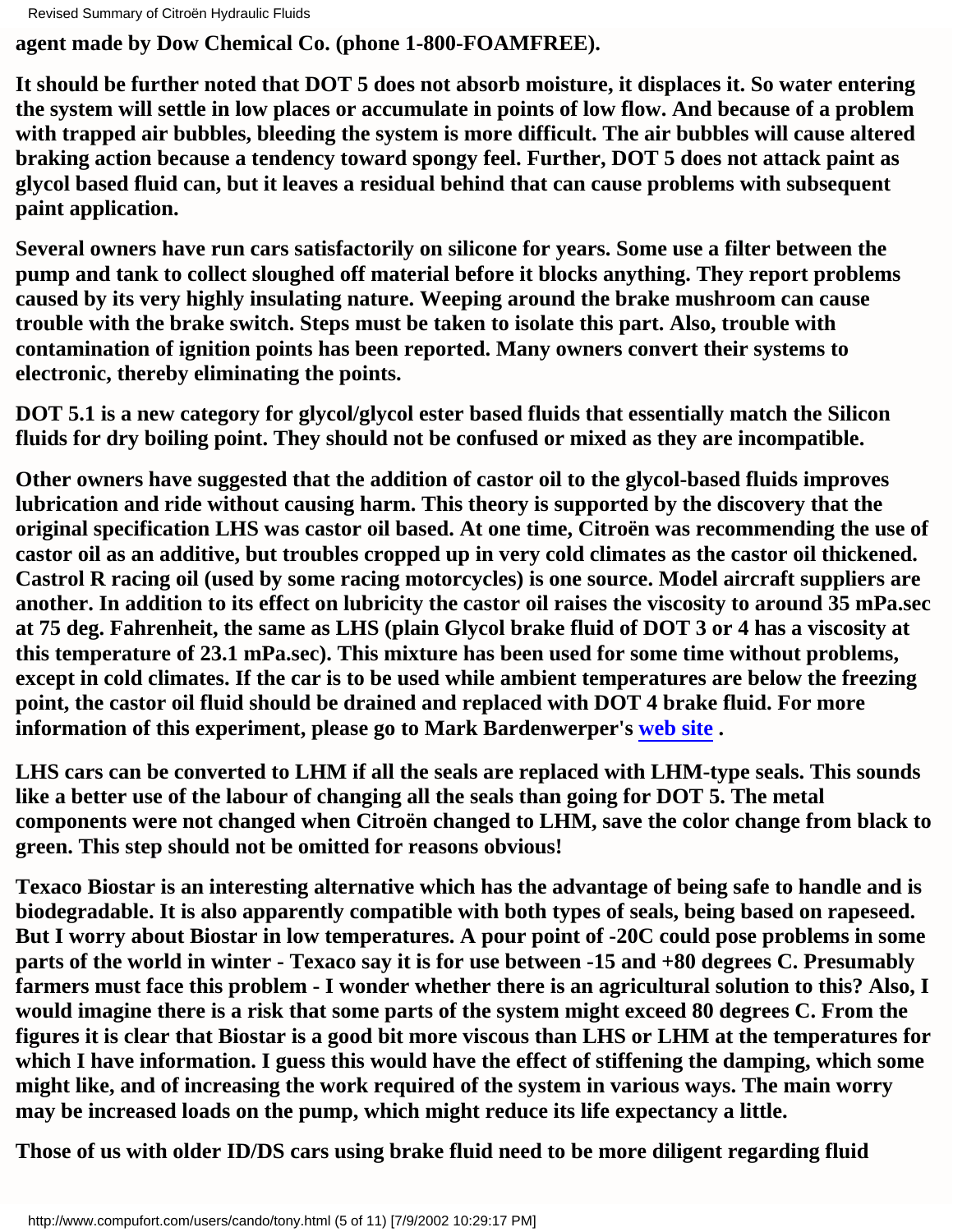**changes. When the car raises, fluid moves out of the reservoir, drawing in air from which water is absorbed. This problem is aggravated in moist climates and lessened in dry. High moisture content can greatly increase corrosion problems in the system - especially on parts in areas where the fluid is static, i.e. the brake cylinders. And just like LHM, the viscosity modifiers and lubrication additives all degrade over time. In our cars it will happen faster than non Citroën systems because of the much higher working pressures and the constant circulation.**

<span id="page-5-0"></span>**Specifications For Fluids Used In LHS Cars; LHM included for comparison. Do not use[! Top](#page-0-0)**

| Characteristics        | Units                    | $LHM+$<br>For<br>Comparison<br><b>Only Do</b><br>Not Use! | LHS <sub>2</sub> | <b>DOT</b><br>3 | Texaco<br><b>Biostar</b><br>32 | Mark's<br>Mix<br>(18.5%<br>Castor<br>Oil/DOT<br>4) |
|------------------------|--------------------------|-----------------------------------------------------------|------------------|-----------------|--------------------------------|----------------------------------------------------|
| Colour                 | $\overline{\phantom{0}}$ | Green                                                     | Red              | Amber           | Clear                          | Yellow                                             |
| Density at<br>15C      | Kg/l                     | 0.830                                                     | 1.007            | $\overline{?}$  | .92                            | ~1                                                 |
| Viscosity at<br>$-40C$ | cSt                      | < 1200                                                    | $\overline{?}$   | 1182            | $\overline{?}$                 | $\overline{?}$                                     |
| Viscosity at<br>21 C   | cSt                      | $\overline{?}$                                            | 32.4             | $\gamma$        | $\overline{?}$                 | 34.7                                               |
| Viscosity at<br>40 C   | cSt                      | 18                                                        | $14.5 - 16.5$    | 8.59            | 32.6                           | $\overline{?}$                                     |
| Viscosity at<br>100 C  | cSt                      | 6.3                                                       | $4.5 - 5$        | 2.1             | 7.53                           | $\overline{?}$                                     |
| Viscosity<br>index     |                          | 355                                                       | 256              | 30              | 210                            | $\overline{?}$                                     |
| Pour point             | Deg<br>$\mathsf{C}$      | $-62$                                                     | $\overline{?}$   | $\gamma$        | $\overline{?}$                 | $\gamma$                                           |
| Boiling point          | Deg<br>$\overline{C}$    | 255                                                       | $\overline{?}$   | $\overline{?}$  | $\overline{?}$                 | $\gamma$                                           |
| Flash point            | Deg<br>$\overline{C}$    | 135                                                       | 99               | 149             | 210                            | $\overline{\mathcal{L}}$                           |

*Notes*

The figures for DOT 3 come from two sources. In places they differ, but I think the effect is marginal (RR 363 has viscosity of 2.38 at 100 C, whereas Texaco DOT 3 has 2.1. I've taken the Texaco figures where I have a choice) The density figures seem quite variable. I have figures for the similar DOT 4 of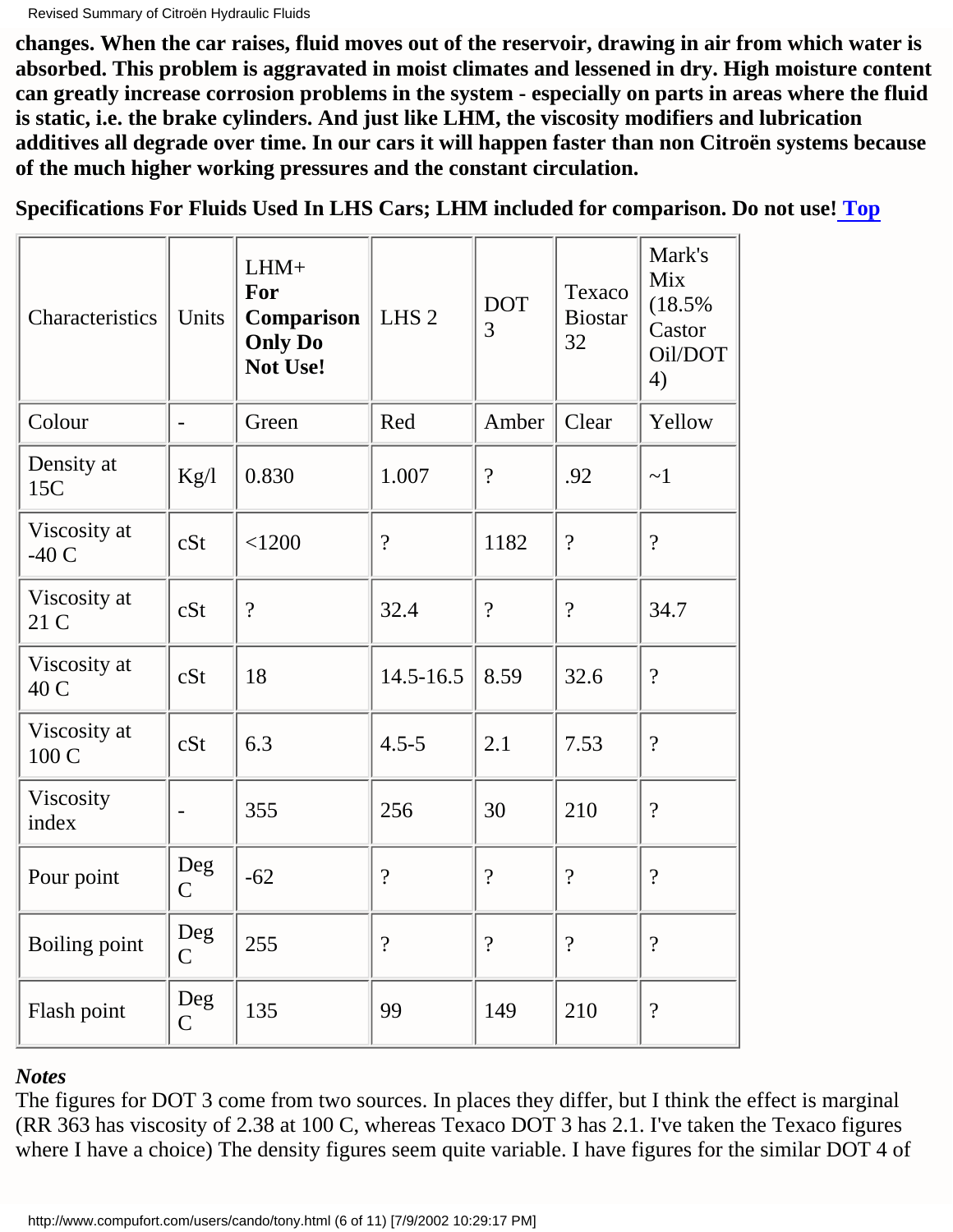1.055. Castor oil has a similar density to DOT 4, so Mark's mix would be around 1, i.e. not a problem.

Biostar comes in two grades, 32 and 46, both rather more viscous than the LHM or LHS, and both with an importantly lower viscosity index than LHM. I have chosen Biostar 32, which is the version nearest to the Citroën specs. Biostar is the only oil I have checked for which Texaco make particular claims about wear resistance. It sounds as though this might be worth trying in a system which has suffered wear - e.g. from the use of brake fluid. However, its rather high pour point and low viscosity index might give one pause before using it in very cold conditions, and it would be a comfort to know its specified upper temperature for use (80 C) is safe.

### <span id="page-6-0"></span>**Original Fluids For LHM Cars** [Top](#page-0-0)

Best is LHM. No other freely available fluid has the same viscosity, and any replacement runs the risk of giving rise to behaviour other than that which was originally intended, most particularly in conditions of extreme temperature.

Properties of LHM+ (the latest version, fully compatible with original LHM, recommended by Citroën):

- Exceptionally high viscosity index
- Very low pour point
- High stability
- Excellent lubricating properties
- High boiling point
- Non hygroscopic
- Very good protection against corrosion

# <span id="page-6-1"></span>**Alternate Fluids For LHM Cars** [Top](#page-0-0)

Next best is what is known in the aviation community as "red oil" (MIL-H-5606). It is cheap to buy and is near LHM in viscosity (it's slightly lower). Having existed before LHM, it's reasonable to believe that Citroën would have allowed it if they thought it delivered what they required. But the demands of the Citroën system are unique and very specific. It is also conceivable that they were concerned with the color similarity of LHS, a potential disaster for older car owners, should incompatible fluids be accidentally intermixed.

The actual specifications for LHM differed from the earlier version of "red oil" in one important aspect, VI (viscosity index). The VI represents how much a fluid's viscosity changes with temperature. The higher the number, the more constant the viscosity will remain across a given temperature range. As of  $2/97$ , MilSpec 5606(F) was supplanted by 5606(G). The major improvement was in the area of low temperature viscosity. The VI for LHM is over 350, while the older 5606(F) red oil was around 300. The VI of the new MIL-H-5606(G) is now above 350, matching LHM. For comparison, the VI for Dexron (regardless of type) is only about 200. One should still be aware that the viscosity of red oil is still lower than LHM at all temperatures.

A comparison of MilSpec 5606(G) and LHM+:

- Seal compatibility fine
- Non-foaming under high pressures fine
- Viscosity/temperature stability fine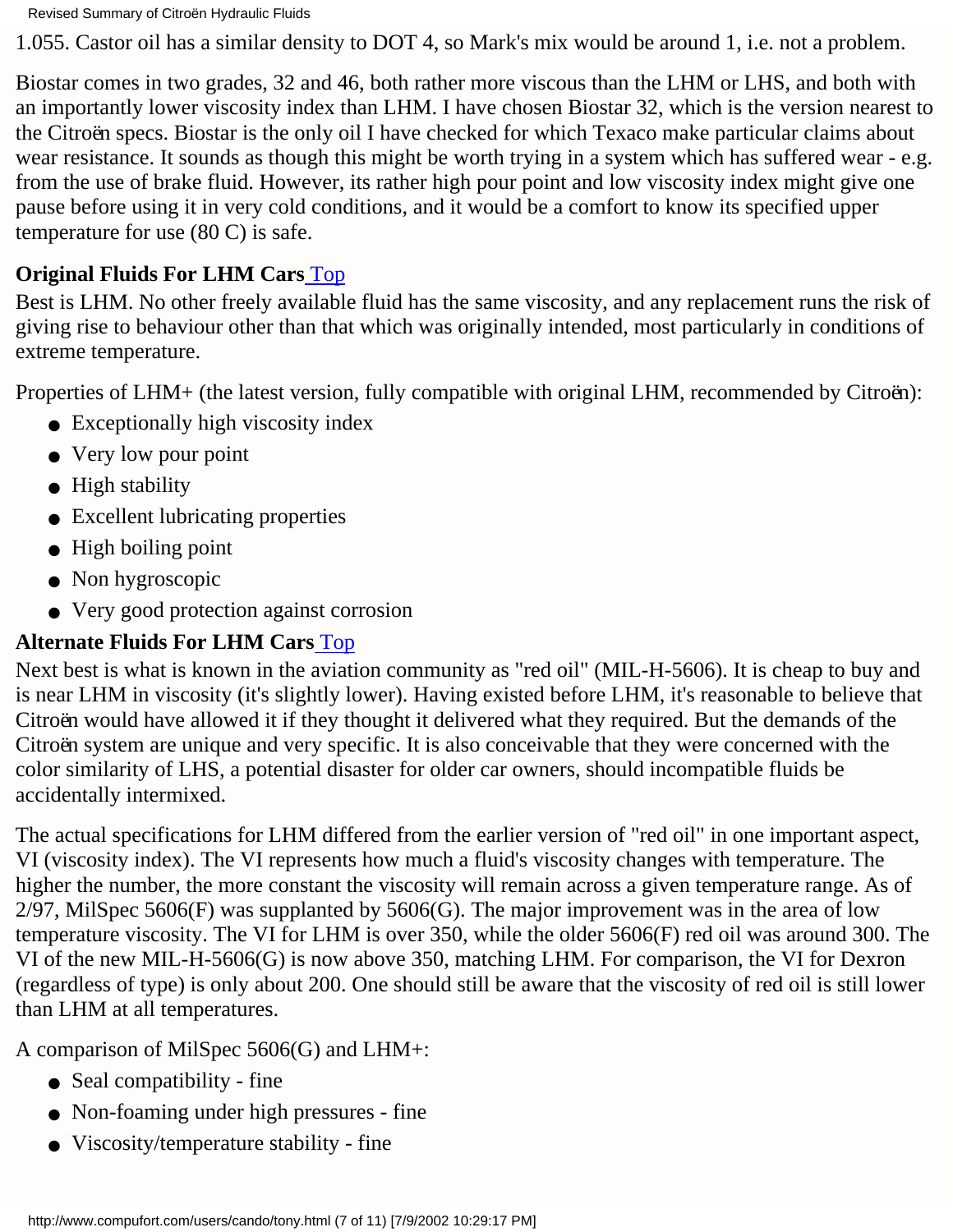- Lubrication qualities fine
- Corrosion resistance- fine
- Volatility passable
- Resistance to thermal breakdown fine

Third best is Dexron automatic transmission fluid, commonly used in automobiles. More than twice as viscous as LHM at low temperatures, Dexron may be problematic in cold conditions. Dexron is an acceptable "emergency" fluid that can be used until either LHM or 'red oil' (MIL-H-5606) fluid can be put back into the car. The basic problem with Dexron is that it has very poor lubrication qualities. Keep in mind that a number of critical hydraulic components in your car rely on very close tolerances. The long term use of Dexron in a car will lead to excessive wear in these areas. As internal leakage increases, system cycling increases, which in turn puts more stress on the source/supply for the system. By long term we are not talking about weeks or a few months, but wear can start in as little as a year in a heavily used car.

Automatic transmission fluids are highly specialized due to their dual purpose. They are specially engineered to provide proper lubrication to the transmission's bearings while providing enough friction so that the transmission's clutches work as designed. Therefore their requirements conflict with the specifications of LHM in two critical areas, viscosity and wear resistance.

Owners are warned not to use type F or Mercon. These fluids diverge excessively from requirements. They use a lot more friction enhancers and cause much more wear than Dexron. Ford type F or Mercon compatible transmissions will not shift properly unless the specific fluid is used because of clutch design.

Dexron has evolved into newer versions, types II and III. In each, the thermal properties have been improved and the amount of friction enhancers reduced.

A car with a Dexron transfusion that has lasted for a number of years and has high mileage may not take kindly to a charge of standard LHM or LHM 2. The only cure for these cars is to use a slightly thicker fluid such as AirCraft #15. Just because a fluid does not destroy the seals does not mean that it is not causing other problems that may take years to surface.

A comparison of Dexron and LHM+:

- Seal compatibility fine
- Non foaming under high pressures passable
- Viscosity/temperature considerations thick at low temperatures
- Lubrication qualities slightly inadequate
- Corrosion resistance passable
- Volatility passable
- Resistance to thermal breakdown passable

# <span id="page-7-0"></span>**Late Breaking Information** [Top](#page-0-0)

At least one owner is using a hydraulic fluid made by Kendall called Hyken Glacial Blue. As of this time, we have no further information. Some Mercedes and BMW cars use a fluid called Pentosin CHF. We've found two versions of this, and both look to be suitable for use in later D series suspensions (they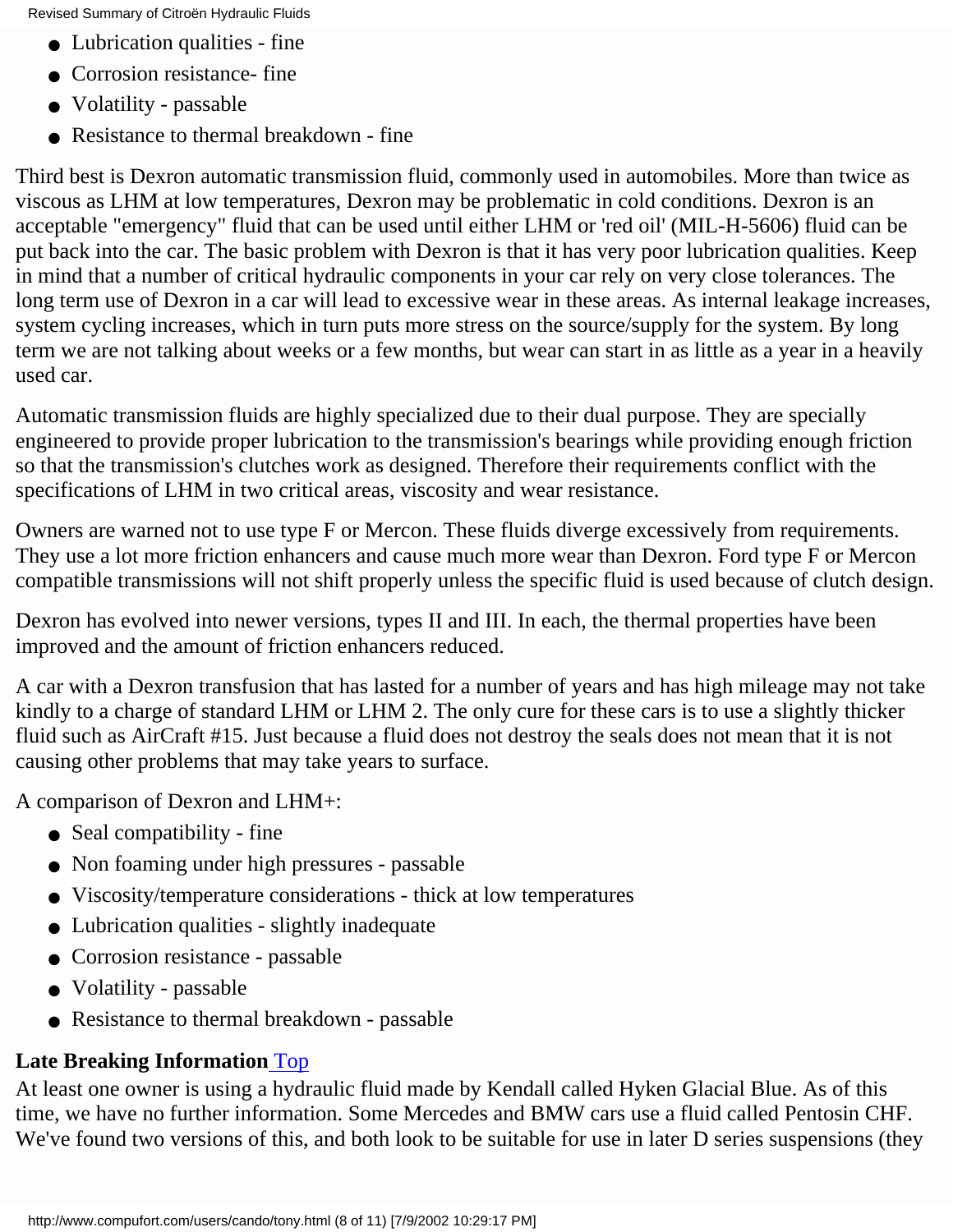are even green) according to the information we have. They are usually expensive! Mercedes uses a fluid called ZH-M in some of their cars for power steering and self-leveling rear suspensions. This fluid, while almost certainly harmless to seals in Citroën cars, has a lower viscosity index and its viscosity is generally lower than that of LHM. This would demand more work of the high pressure pump and would have a small effect on suspension behaviour. It might also be a bit marginal in high ambient temperatures, or when the brakes were really punished, as when descending a long mountain pass. It is, however, probably a better option that ATF (see below). It is cheaper than the Pentosin CHF fluids but costlier than ATF. We have added that data to the chart below, though so far there are no confirmations of owners' experiences and the viscosity index seems low. The only conclusion I have right now is that it is likely that there may be several hydraulic oils that could work in LHM cars. The most logical reason would be that mineral based fluids have become the norm while glycol based fluids are nearly extinct.

| Characteristics                | Units                    | $LHM+$         | Pentosin<br><b>CHF 7.1</b> | Pentosin<br><b>CHF</b><br>11S | $ATF+3$                  | Texaco<br>$MIL-H-5606(G)$ | <b>ARAL</b><br>Vitamol<br>ZH-M |
|--------------------------------|--------------------------|----------------|----------------------------|-------------------------------|--------------------------|---------------------------|--------------------------------|
| Colour                         | $\overline{\phantom{a}}$ | Green          | Green                      | Green                         | Red                      | Red                       | Green                          |
| Density at<br>15C              | Kg/l                     | 0.830          | 0.857                      | 0.825                         | 0.825                    | 0.86                      | .861                           |
| Viscosity at<br>$-40C$         | cSt                      | < 1200         | 1050                       | < 1100                        | 1500                     | $\gamma$                  | 6000<br>(?)                    |
| Viscosity at<br>$-20C$         | cSt                      | $\overline{?}$ | $\gamma$                   | 230                           | $\overline{\mathcal{L}}$ | $\overline{?}$            | $\gamma$                       |
| Viscosity at<br>0 <sup>C</sup> | cSt                      | $\overline{?}$ | 75                         | $\overline{\mathcal{L}}$      | $\overline{?}$           | $\overline{?}$            | $\gamma$                       |
| Viscosity at<br>20C            | cSt                      | $\overline{?}$ | 32                         | $\overline{?}$                | $\overline{?}$           | $\gamma$                  | ~2                             |
| Viscosity at<br>40C            | cSt                      | 18             | 18                         | 18.6                          | 36.8                     | 13.5                      | 16                             |
| Viscosity at<br>50C            | cSt                      | $\overline{?}$ | 14.3                       | $\overline{\mathcal{L}}$      | $\overline{?}$           | $\overline{?}$            | $\gamma$                       |
| Viscosity at<br>100C           | cSt                      | 6.3            | 6.0                        | $>6$                          | 7.65                     | 5.0                       | $-4.2$                         |
| Viscosity<br>index             | $\overline{\phantom{0}}$ | 355            | 326                        | 320                           | 185                      | 372                       | 181                            |
| Pour point                     | Deg<br>$\overline{C}$    | $-62$          | $-62$                      | $< -62$                       | $-45$                    | $-80$                     | $-40$                          |

<span id="page-8-0"></span>**Specifications For Fluids Used In LHM Cars** [Top](#page-0-0)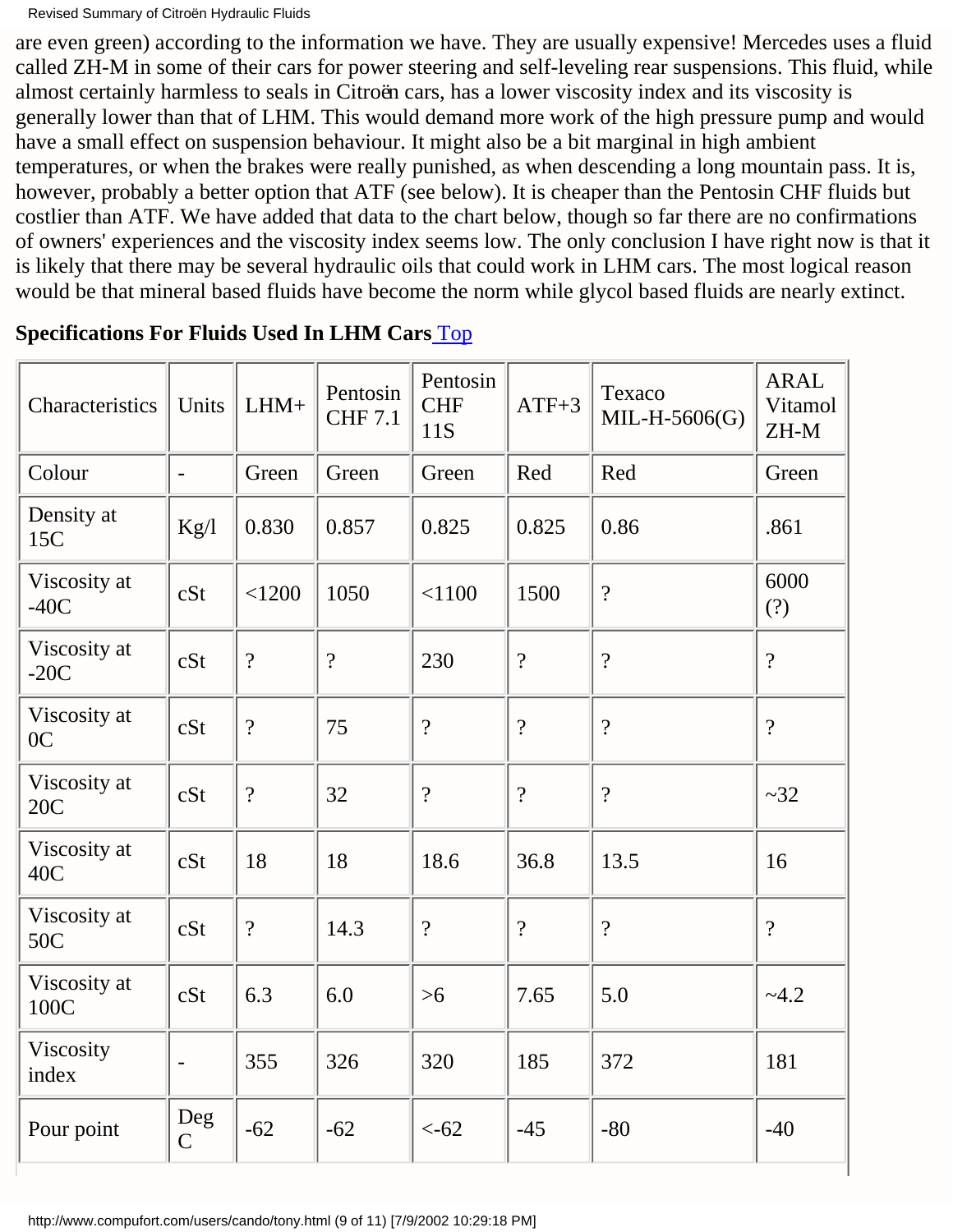| Boiling point | Deg<br>$\sqrt{ }$ | 255 |  |  |     |
|---------------|-------------------|-----|--|--|-----|
| Flash point   | Deg               | 135 |  |  | 140 |

### <span id="page-9-0"></span>**Seal Compatibility** [Top](#page-0-0)

A seal's compatibility is determined by its durability in the fluid that it must operate in. The systems that we are concerned with use glycols (normal brake fluid) or petroleum (paraffin /mineral oil/others) or synthetics fundamentally designed to supplant them.

Seals come in many shapes. Automatic transmissions have "o" and square rings, flanged, or lip seals and gaskets. Primarily, the hydraulic systems in our cars use o-rings and protective covers such as those found on the ends of the height correctors and in the suspension ram boots. But seals can also be made of other elastomers, metal, paper or other fiber products, or specialized plastics such as teflon.

For glycol based fluids the material of choice is ethylene propylene (epm, pdm). Introduced in 1961, it still has the best resistance to brake fluid. A new compound that has been recently introduced and shows promise as being suitable for both glycol and petroleum based fluid is Aflas (TFE Propylene/trademarked 3M).

For Petroleum based fluids (LHM, Dexron, 5606 Spec) the following materials are the most widely used: Fluorocarbon based, (Vinylidene fluoride - hexafluoropropylene) also know under the trade name Viton (and others) and Nitrile (NBR or Buna N, Acrylonitrile-Butadiene Copolymers). Of the two Viton has the best mechanical strength/temperature resistance and is much more expensive compared to Buna N. While there are others, the above two are the most common.

The seals in our cars are of two types - static and dynamic. Static seals are those where the sealing faces do not move. Dynamic seals are those where one or more of the sealing faces moves relative to the other. To list a few, the power steering rack, suspension cylinders, brake pistons, clutch engagement control/steering speed control (in SM's), height control valves, rear brake articulating joints on ID/DS series are all examples of dynamic sealing points. The high pressure pump has one dynamic seal, though it is a metal to metal seal at its driveshaft. The suspension sphere diaphragm is a special kind of seal and presents real problems from a design standpoint. Not only must it be resistant to the fluid in use, it also has to have extremely low gas permeability, excellent flexibility and tear resistance over a wide range of temperatures and pressures.

When Citroën introduced LHM in 1966, they ran into serious high temperature problems with the diaphragm material during the first couple of years, primarily with gas permeation. This problem has been almost completely eliminated in the latest cars, such as the C5. The diaphragms are now 2 ply.

More complete information on seal compatibility can be found at **[Engineering Fundamentals](http://www.efunda.com/DesignStandards/)** and [Marco](http://www.marcorubber.com/orings.htm) [Rubber](http://www.marcorubber.com/orings.htm) .

Before I close I'd like to address the issue of fluid changes and why they remain important even when using LHM or Milspec 5606(G) fluid. Owners of LHS cars already acknowledge the fact that they must